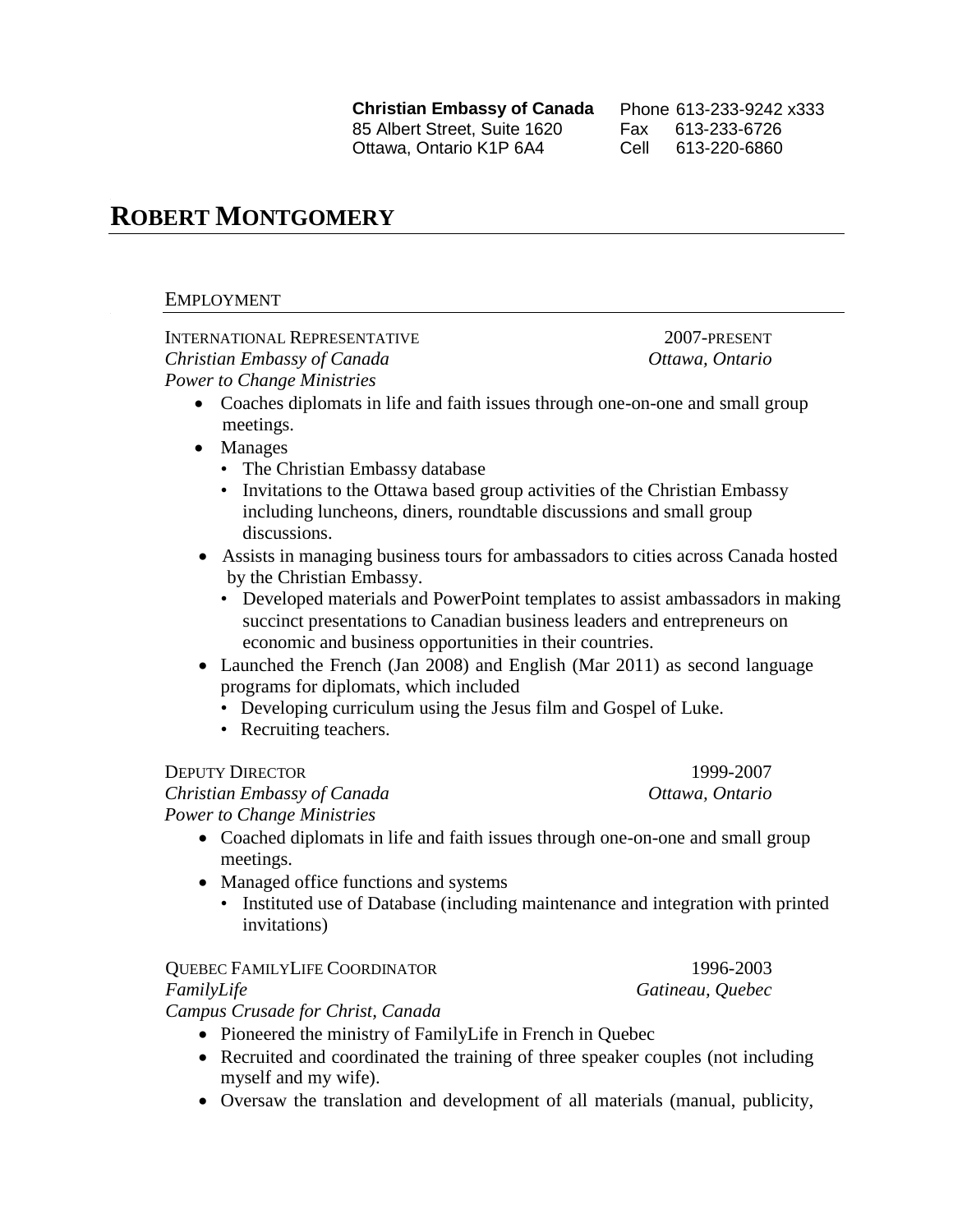coordinator guidelines) into French

- Organized, planned and coordinated nine French marriage conferences for couples (3 in Montreal, 1 in Quebec City, 1 in Sherbrooke, 3 in Gatineau, 1 in Laval)
	- Included recruiting and coaching a local coordinator for each conference
	- Along with my wife, Anne-Marie, I taught at least two or more sessions at each conference.

| <b>GATINEAU LEADERSHIP MINISTRY COORDINATOR</b> | 1995-1998        |
|-------------------------------------------------|------------------|
| Campus Crusade for Christ, Canada               | Gatineau, Quebec |

- Networked within the Gatineau Chamber of Commerce
- Served on the Ottawa Billy Graham Crusade coordinating committee in 1996
	- as the French Counselors Coordinator
	- as a teacher of the counselors' training
	- as a counselor during the children's session (Kid's Rock)

## STUDENT MINISTRY DIRECTOR 1979-1996

| University of Ottawa              | Ottawa, Ontario 1989-1996     |
|-----------------------------------|-------------------------------|
| University of Montreal            | Montreal, Quebec 1985-1989    |
| Laval University                  | Quebec City, Quebec 1984-1985 |
| McMaster University               | Hamilton, Ontario 1980-1984   |
| University of Alberta             | Edmonton, Alberta 1979-1980   |
| Campus Crusado for Christ, Canada |                               |

*Campus Crusade for Christ, Canada*

- Led a team of staff and students at each location listed above in vision casting, planning and implementation of ministry activities including guest speaker presentations, training seminars in life and ministry skills, weekly large group meetings, weekly small life-group meetings
- Local coordination of involvement in regional and national activities including training retreats, national and international summer student projects
- Life and ministry skill coaching through small groups and one-on-one.
- Directed team of 7 on international student exchange project (Lebanon, 1996)
- Directed four national student summer projects (Ottawa, ON, 1994; Ottawa, ON 1993; Montreal, 1988; Kelowna, BC, 1980)
- Helped staff three international student exchange projects (Thailand, 1986; Brazil, 1985; Zaire 1981)
- Helped staff three national projects (Ottawa, ON 1990; Ottawa, ON 1989, Edmonton, AB 1978)
- Administrated Summer Institute of Biblical Studies (Abbotsford, BC 1982)

STUDENT MINISTRY COUNSELOR 1977-1979 *University of Alberta* **Edmonton**, Alberta *Campus Crusade for Christ, Canada*

TELLER SUMMER 1975 *Ocean City Bank Ocean City, New Jersey*